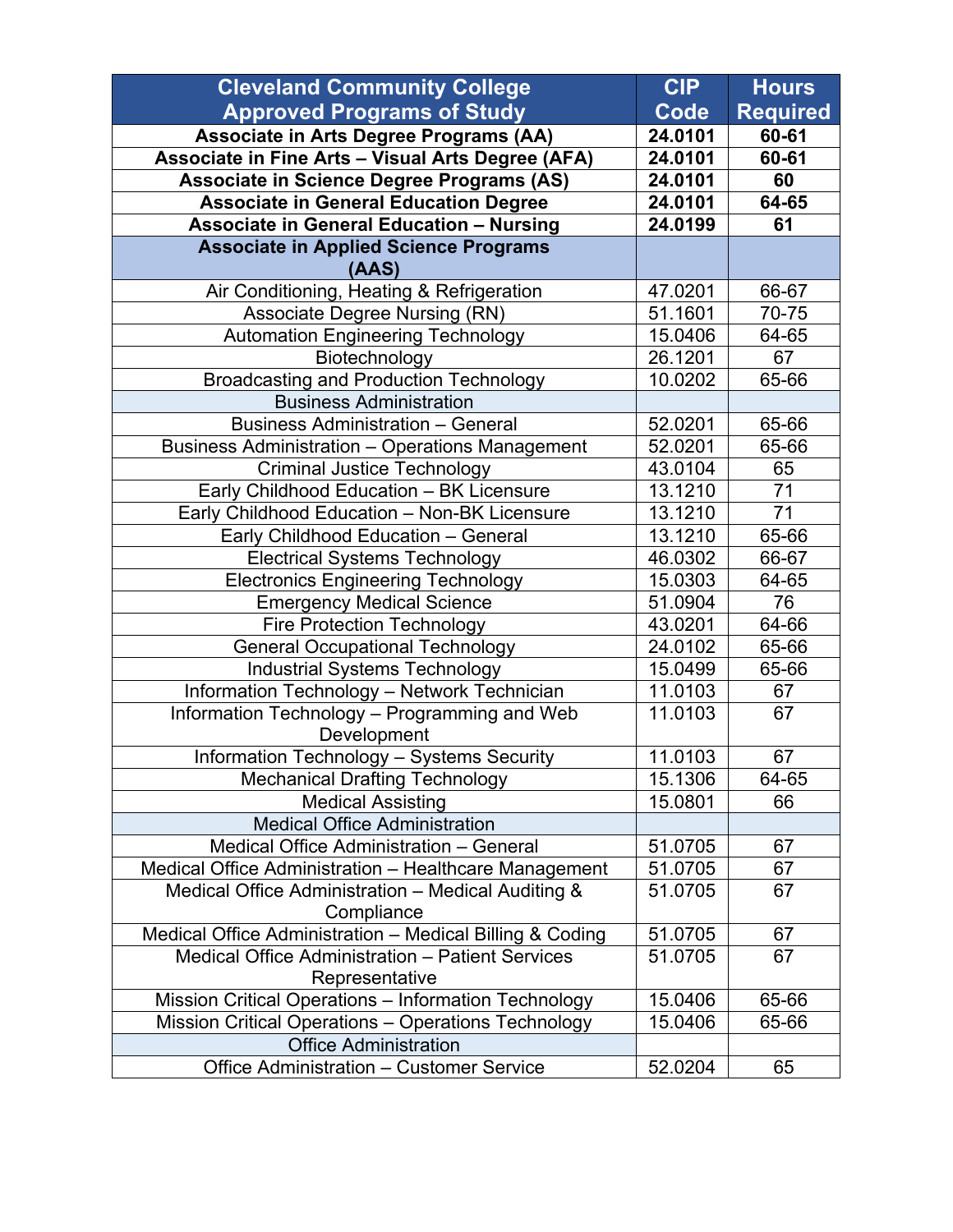| <b>Office Administration - Finance</b>                                              | 52.0204 | 65              |
|-------------------------------------------------------------------------------------|---------|-----------------|
| Office Administration - General                                                     | 52.0204 | 65              |
| Office Administration - Office Software                                             | 52.0204 | 65              |
| Radiography                                                                         | 51.0911 | 75-76           |
| <b>School Age Education</b>                                                         | 13.1202 | 66-67           |
| Surgical Technology                                                                 | 51.0909 | 69              |
| <b>Diploma Programs</b>                                                             |         |                 |
| Air Conditioning, Heating and Refrigeration Technology                              | 47.0201 | 36              |
| <b>Automation Engineering Technology</b>                                            | 15.0406 | 36-39           |
| Biotechnology                                                                       | 26.1201 | 37              |
| <b>Broadcasting and Production Technology</b>                                       | 10.0202 | 37              |
| <b>Business Administration - General</b>                                            | 52.0201 | 37              |
| <b>Business Administration - Operations Management</b>                              | 52.0201 | 37              |
| Carpentry                                                                           | 46.0201 | 39-40           |
| <b>Collision Repair and Refinishing Technology</b>                                  | 47.0603 | 36-37           |
| <b>Computed Tomography and MRI</b>                                                  | 51.0909 | 42              |
| <b>Computer Integrated Machining</b>                                                | 48.0503 | 36-38           |
| Cosmetology                                                                         | 12.0401 | 41-48           |
| <b>Criminal Justice Technology</b>                                                  | 43.0104 | 36              |
| <b>Early Childhood Education</b>                                                    | 13.1210 | 37              |
| <b>Electrical Systems Technology</b>                                                | 46.0302 | 37-38           |
| <b>Electronics Engineering Technology</b>                                           | 15.0303 | 39-40           |
| <b>Facility Maintenance Technology</b>                                              | 46.0401 | 38-39           |
| <b>Fire Protection Technology</b>                                                   | 43.0201 | 36              |
| <b>General Occupational Technology</b>                                              | 24.0102 | 36-37           |
| <b>Industrial Systems Technology</b>                                                | 15.0499 | 39              |
| Information Technology - Network Technician                                         | 11.0103 | 37              |
| Information Technology - Programming and Web<br>Development                         | 11.0103 | 37              |
| Information Technology - Systems Security                                           | 11.0103 | 37              |
| <b>Mechanical Drafting Technology</b>                                               | 15.1306 | 38-39           |
| Medical Office - General                                                            | 51.0705 | 40              |
| Mission Critical Operations - Information Technology                                | 14.0406 | 38              |
| <b>Mission Critical Operations - Operations Technology</b>                          | 15.0406 | 37-38           |
| <b>Nurse Aide</b>                                                                   | 51.3902 | 37              |
| Office Administration - General                                                     | 52.0204 | 37              |
| Phlebotomy                                                                          | 51.1009 | 36-37           |
| Plumbing                                                                            | 46.0503 | 37-38           |
| <b>Practical Nursing</b>                                                            | 51.3901 | 43-44           |
| <b>School-Age Education</b>                                                         | 13.1202 | 41              |
| <b>Welding Technology</b>                                                           | 48.0508 | 36-40           |
| <b>Certificate Programs</b>                                                         |         |                 |
| Air Conditioning, Heating, and Refrigeration Technology                             | 47.0201 | 12 <sub>2</sub> |
| Air Conditioning, Heating, and Refrigeration Technology:<br><b>Heat Pump System</b> | 47.0201 | 15              |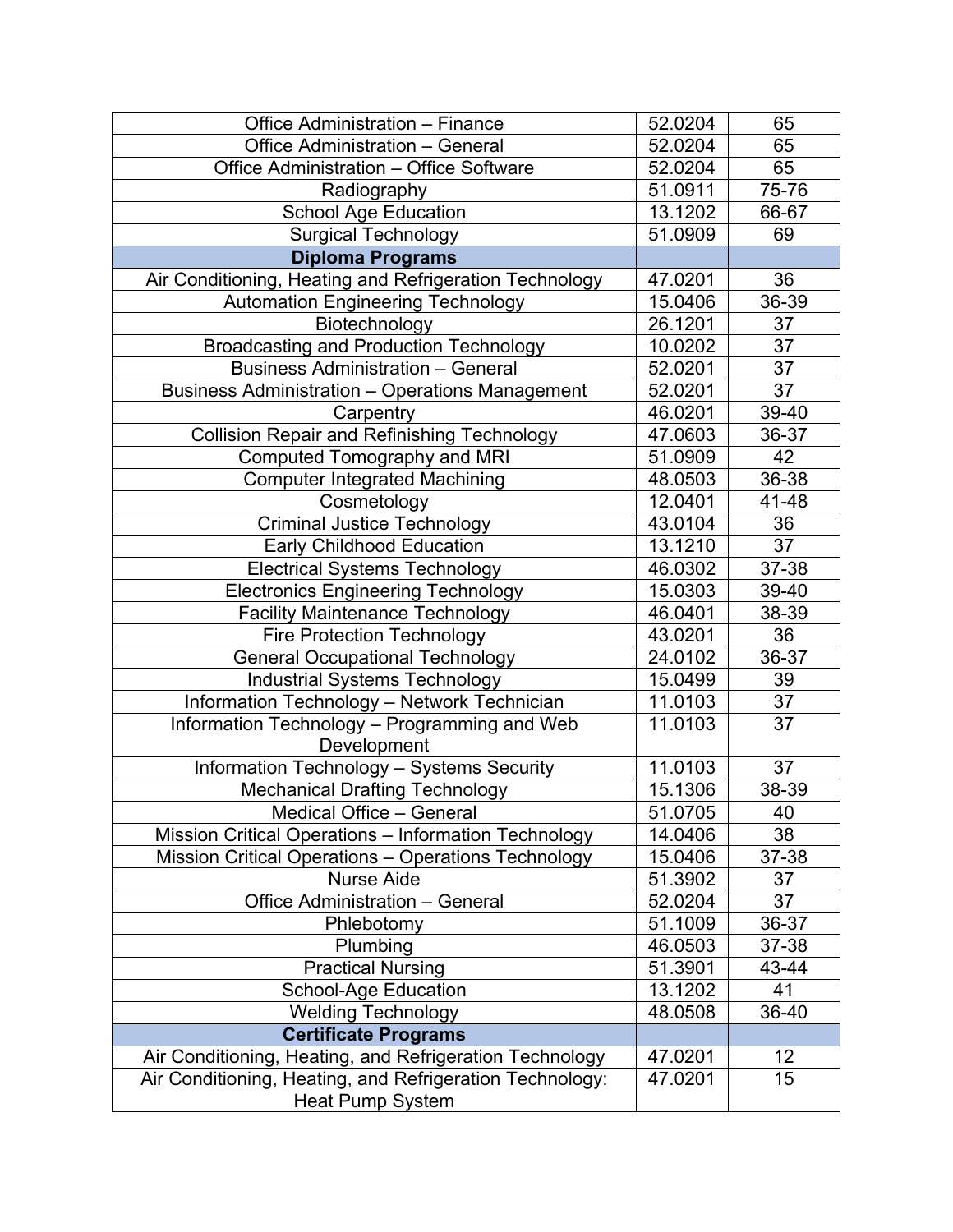| <b>Heating Systems</b><br>Air Conditioning, Heating and Refrigeration Technology:<br>13<br>47.0201<br><b>HVAC/R Automation Controls</b><br>Air Conditioning, Heating and Refrigeration: HVAC/R Control<br>13<br>47.0201<br>System<br><b>Automation Engineering Technology</b><br>15.0406<br>16<br>12<br>Automation Engineering Technology - Automation Systems<br>15.0406<br>12<br><b>Automation Engineering Technology - Concepts</b><br>15.0406<br>13<br>Automation Engineering Technology - Programming<br>15.0406<br>13<br>Automation Engineering Technology - Robotic Applications<br>15.0406<br><b>Basic Law Enforcement Training (BLET)</b><br>43.0107<br>20<br>12<br>Bioprotection<br>26.1201<br>26.1201<br>15<br>Biotechnology<br><b>Broadcasting and Production</b><br>10.0202<br>14<br><b>Business Administration - General</b><br>52.0201<br>12<br>12<br><b>Business Administration - Operations Management</b><br>52.0201<br>Business Administration - Operations Management - Lean<br>12<br>52.0201<br>46.0201<br>14<br>Carpentry<br><b>Collision Repair and Refinishing Technology</b><br>13<br>47.0603<br>Collision Repair and Refinishing Technology - Advanced<br>47.0603<br>13<br>51.0999<br>18<br><b>Computed Tomography</b><br><b>Magnetic Resonance Imaging</b><br>51.0999<br>18<br>Computer-Integrated Machining - Basic Machining and Basic<br>48.0503<br>12<br><b>CNC</b><br><b>Computer Integrated Machining</b><br>$12 - 13$<br>48.0503<br>12.0401<br>34<br>Cosmetology<br><b>Cosmetology Instructor</b><br>12.0401<br>24<br><b>Criminal Justice Technology</b><br>43.0104<br>12<br><b>Early Childhood Education</b><br>13.1210<br>12<br>16<br>Early Childhood - Preschool<br>13.1210<br>16<br>Early Childhood Education - Infant/Toddler Care<br>13.1210<br>13<br><b>Electrical Systems Technology</b><br>46.0302<br><b>Electronics Engineering Technology</b><br>15.0303<br>14<br>13<br>Electronics Engineering Technology - Advanced PLC<br>15.0303<br>Electronics Engineering Technology - Basic<br>13<br>15.0303<br>15<br>Electronics Engineering Technology - Basic PLC<br>15.0303<br>Electronics Engineering Technology - Industrial<br>15.0303<br>14<br><b>Esthetics Instructor</b><br>22<br>12.0401<br>12.0401<br>16<br><b>Esthetics Technology</b><br>Facility Maintenance Technology - Electrical Maintenance<br>15<br>46.0401 | Air Conditioning, Heating, and Refrigeration Technology: | 47.0201 | 12 |
|----------------------------------------------------------------------------------------------------------------------------------------------------------------------------------------------------------------------------------------------------------------------------------------------------------------------------------------------------------------------------------------------------------------------------------------------------------------------------------------------------------------------------------------------------------------------------------------------------------------------------------------------------------------------------------------------------------------------------------------------------------------------------------------------------------------------------------------------------------------------------------------------------------------------------------------------------------------------------------------------------------------------------------------------------------------------------------------------------------------------------------------------------------------------------------------------------------------------------------------------------------------------------------------------------------------------------------------------------------------------------------------------------------------------------------------------------------------------------------------------------------------------------------------------------------------------------------------------------------------------------------------------------------------------------------------------------------------------------------------------------------------------------------------------------------------------------------------------------------------------------------------------------------------------------------------------------------------------------------------------------------------------------------------------------------------------------------------------------------------------------------------------------------------------------------------------------------------------------------------------------------------------------------------------------------------------------------------------------------------------|----------------------------------------------------------|---------|----|
|                                                                                                                                                                                                                                                                                                                                                                                                                                                                                                                                                                                                                                                                                                                                                                                                                                                                                                                                                                                                                                                                                                                                                                                                                                                                                                                                                                                                                                                                                                                                                                                                                                                                                                                                                                                                                                                                                                                                                                                                                                                                                                                                                                                                                                                                                                                                                                      |                                                          |         |    |
|                                                                                                                                                                                                                                                                                                                                                                                                                                                                                                                                                                                                                                                                                                                                                                                                                                                                                                                                                                                                                                                                                                                                                                                                                                                                                                                                                                                                                                                                                                                                                                                                                                                                                                                                                                                                                                                                                                                                                                                                                                                                                                                                                                                                                                                                                                                                                                      |                                                          |         |    |
|                                                                                                                                                                                                                                                                                                                                                                                                                                                                                                                                                                                                                                                                                                                                                                                                                                                                                                                                                                                                                                                                                                                                                                                                                                                                                                                                                                                                                                                                                                                                                                                                                                                                                                                                                                                                                                                                                                                                                                                                                                                                                                                                                                                                                                                                                                                                                                      |                                                          |         |    |
|                                                                                                                                                                                                                                                                                                                                                                                                                                                                                                                                                                                                                                                                                                                                                                                                                                                                                                                                                                                                                                                                                                                                                                                                                                                                                                                                                                                                                                                                                                                                                                                                                                                                                                                                                                                                                                                                                                                                                                                                                                                                                                                                                                                                                                                                                                                                                                      |                                                          |         |    |
|                                                                                                                                                                                                                                                                                                                                                                                                                                                                                                                                                                                                                                                                                                                                                                                                                                                                                                                                                                                                                                                                                                                                                                                                                                                                                                                                                                                                                                                                                                                                                                                                                                                                                                                                                                                                                                                                                                                                                                                                                                                                                                                                                                                                                                                                                                                                                                      |                                                          |         |    |
|                                                                                                                                                                                                                                                                                                                                                                                                                                                                                                                                                                                                                                                                                                                                                                                                                                                                                                                                                                                                                                                                                                                                                                                                                                                                                                                                                                                                                                                                                                                                                                                                                                                                                                                                                                                                                                                                                                                                                                                                                                                                                                                                                                                                                                                                                                                                                                      |                                                          |         |    |
|                                                                                                                                                                                                                                                                                                                                                                                                                                                                                                                                                                                                                                                                                                                                                                                                                                                                                                                                                                                                                                                                                                                                                                                                                                                                                                                                                                                                                                                                                                                                                                                                                                                                                                                                                                                                                                                                                                                                                                                                                                                                                                                                                                                                                                                                                                                                                                      |                                                          |         |    |
|                                                                                                                                                                                                                                                                                                                                                                                                                                                                                                                                                                                                                                                                                                                                                                                                                                                                                                                                                                                                                                                                                                                                                                                                                                                                                                                                                                                                                                                                                                                                                                                                                                                                                                                                                                                                                                                                                                                                                                                                                                                                                                                                                                                                                                                                                                                                                                      |                                                          |         |    |
|                                                                                                                                                                                                                                                                                                                                                                                                                                                                                                                                                                                                                                                                                                                                                                                                                                                                                                                                                                                                                                                                                                                                                                                                                                                                                                                                                                                                                                                                                                                                                                                                                                                                                                                                                                                                                                                                                                                                                                                                                                                                                                                                                                                                                                                                                                                                                                      |                                                          |         |    |
|                                                                                                                                                                                                                                                                                                                                                                                                                                                                                                                                                                                                                                                                                                                                                                                                                                                                                                                                                                                                                                                                                                                                                                                                                                                                                                                                                                                                                                                                                                                                                                                                                                                                                                                                                                                                                                                                                                                                                                                                                                                                                                                                                                                                                                                                                                                                                                      |                                                          |         |    |
|                                                                                                                                                                                                                                                                                                                                                                                                                                                                                                                                                                                                                                                                                                                                                                                                                                                                                                                                                                                                                                                                                                                                                                                                                                                                                                                                                                                                                                                                                                                                                                                                                                                                                                                                                                                                                                                                                                                                                                                                                                                                                                                                                                                                                                                                                                                                                                      |                                                          |         |    |
|                                                                                                                                                                                                                                                                                                                                                                                                                                                                                                                                                                                                                                                                                                                                                                                                                                                                                                                                                                                                                                                                                                                                                                                                                                                                                                                                                                                                                                                                                                                                                                                                                                                                                                                                                                                                                                                                                                                                                                                                                                                                                                                                                                                                                                                                                                                                                                      |                                                          |         |    |
|                                                                                                                                                                                                                                                                                                                                                                                                                                                                                                                                                                                                                                                                                                                                                                                                                                                                                                                                                                                                                                                                                                                                                                                                                                                                                                                                                                                                                                                                                                                                                                                                                                                                                                                                                                                                                                                                                                                                                                                                                                                                                                                                                                                                                                                                                                                                                                      |                                                          |         |    |
|                                                                                                                                                                                                                                                                                                                                                                                                                                                                                                                                                                                                                                                                                                                                                                                                                                                                                                                                                                                                                                                                                                                                                                                                                                                                                                                                                                                                                                                                                                                                                                                                                                                                                                                                                                                                                                                                                                                                                                                                                                                                                                                                                                                                                                                                                                                                                                      |                                                          |         |    |
|                                                                                                                                                                                                                                                                                                                                                                                                                                                                                                                                                                                                                                                                                                                                                                                                                                                                                                                                                                                                                                                                                                                                                                                                                                                                                                                                                                                                                                                                                                                                                                                                                                                                                                                                                                                                                                                                                                                                                                                                                                                                                                                                                                                                                                                                                                                                                                      |                                                          |         |    |
|                                                                                                                                                                                                                                                                                                                                                                                                                                                                                                                                                                                                                                                                                                                                                                                                                                                                                                                                                                                                                                                                                                                                                                                                                                                                                                                                                                                                                                                                                                                                                                                                                                                                                                                                                                                                                                                                                                                                                                                                                                                                                                                                                                                                                                                                                                                                                                      |                                                          |         |    |
|                                                                                                                                                                                                                                                                                                                                                                                                                                                                                                                                                                                                                                                                                                                                                                                                                                                                                                                                                                                                                                                                                                                                                                                                                                                                                                                                                                                                                                                                                                                                                                                                                                                                                                                                                                                                                                                                                                                                                                                                                                                                                                                                                                                                                                                                                                                                                                      |                                                          |         |    |
|                                                                                                                                                                                                                                                                                                                                                                                                                                                                                                                                                                                                                                                                                                                                                                                                                                                                                                                                                                                                                                                                                                                                                                                                                                                                                                                                                                                                                                                                                                                                                                                                                                                                                                                                                                                                                                                                                                                                                                                                                                                                                                                                                                                                                                                                                                                                                                      |                                                          |         |    |
|                                                                                                                                                                                                                                                                                                                                                                                                                                                                                                                                                                                                                                                                                                                                                                                                                                                                                                                                                                                                                                                                                                                                                                                                                                                                                                                                                                                                                                                                                                                                                                                                                                                                                                                                                                                                                                                                                                                                                                                                                                                                                                                                                                                                                                                                                                                                                                      |                                                          |         |    |
|                                                                                                                                                                                                                                                                                                                                                                                                                                                                                                                                                                                                                                                                                                                                                                                                                                                                                                                                                                                                                                                                                                                                                                                                                                                                                                                                                                                                                                                                                                                                                                                                                                                                                                                                                                                                                                                                                                                                                                                                                                                                                                                                                                                                                                                                                                                                                                      |                                                          |         |    |
|                                                                                                                                                                                                                                                                                                                                                                                                                                                                                                                                                                                                                                                                                                                                                                                                                                                                                                                                                                                                                                                                                                                                                                                                                                                                                                                                                                                                                                                                                                                                                                                                                                                                                                                                                                                                                                                                                                                                                                                                                                                                                                                                                                                                                                                                                                                                                                      |                                                          |         |    |
|                                                                                                                                                                                                                                                                                                                                                                                                                                                                                                                                                                                                                                                                                                                                                                                                                                                                                                                                                                                                                                                                                                                                                                                                                                                                                                                                                                                                                                                                                                                                                                                                                                                                                                                                                                                                                                                                                                                                                                                                                                                                                                                                                                                                                                                                                                                                                                      |                                                          |         |    |
|                                                                                                                                                                                                                                                                                                                                                                                                                                                                                                                                                                                                                                                                                                                                                                                                                                                                                                                                                                                                                                                                                                                                                                                                                                                                                                                                                                                                                                                                                                                                                                                                                                                                                                                                                                                                                                                                                                                                                                                                                                                                                                                                                                                                                                                                                                                                                                      |                                                          |         |    |
|                                                                                                                                                                                                                                                                                                                                                                                                                                                                                                                                                                                                                                                                                                                                                                                                                                                                                                                                                                                                                                                                                                                                                                                                                                                                                                                                                                                                                                                                                                                                                                                                                                                                                                                                                                                                                                                                                                                                                                                                                                                                                                                                                                                                                                                                                                                                                                      |                                                          |         |    |
|                                                                                                                                                                                                                                                                                                                                                                                                                                                                                                                                                                                                                                                                                                                                                                                                                                                                                                                                                                                                                                                                                                                                                                                                                                                                                                                                                                                                                                                                                                                                                                                                                                                                                                                                                                                                                                                                                                                                                                                                                                                                                                                                                                                                                                                                                                                                                                      |                                                          |         |    |
|                                                                                                                                                                                                                                                                                                                                                                                                                                                                                                                                                                                                                                                                                                                                                                                                                                                                                                                                                                                                                                                                                                                                                                                                                                                                                                                                                                                                                                                                                                                                                                                                                                                                                                                                                                                                                                                                                                                                                                                                                                                                                                                                                                                                                                                                                                                                                                      |                                                          |         |    |
|                                                                                                                                                                                                                                                                                                                                                                                                                                                                                                                                                                                                                                                                                                                                                                                                                                                                                                                                                                                                                                                                                                                                                                                                                                                                                                                                                                                                                                                                                                                                                                                                                                                                                                                                                                                                                                                                                                                                                                                                                                                                                                                                                                                                                                                                                                                                                                      |                                                          |         |    |
|                                                                                                                                                                                                                                                                                                                                                                                                                                                                                                                                                                                                                                                                                                                                                                                                                                                                                                                                                                                                                                                                                                                                                                                                                                                                                                                                                                                                                                                                                                                                                                                                                                                                                                                                                                                                                                                                                                                                                                                                                                                                                                                                                                                                                                                                                                                                                                      |                                                          |         |    |
|                                                                                                                                                                                                                                                                                                                                                                                                                                                                                                                                                                                                                                                                                                                                                                                                                                                                                                                                                                                                                                                                                                                                                                                                                                                                                                                                                                                                                                                                                                                                                                                                                                                                                                                                                                                                                                                                                                                                                                                                                                                                                                                                                                                                                                                                                                                                                                      |                                                          |         |    |
|                                                                                                                                                                                                                                                                                                                                                                                                                                                                                                                                                                                                                                                                                                                                                                                                                                                                                                                                                                                                                                                                                                                                                                                                                                                                                                                                                                                                                                                                                                                                                                                                                                                                                                                                                                                                                                                                                                                                                                                                                                                                                                                                                                                                                                                                                                                                                                      |                                                          |         |    |
|                                                                                                                                                                                                                                                                                                                                                                                                                                                                                                                                                                                                                                                                                                                                                                                                                                                                                                                                                                                                                                                                                                                                                                                                                                                                                                                                                                                                                                                                                                                                                                                                                                                                                                                                                                                                                                                                                                                                                                                                                                                                                                                                                                                                                                                                                                                                                                      |                                                          |         |    |
|                                                                                                                                                                                                                                                                                                                                                                                                                                                                                                                                                                                                                                                                                                                                                                                                                                                                                                                                                                                                                                                                                                                                                                                                                                                                                                                                                                                                                                                                                                                                                                                                                                                                                                                                                                                                                                                                                                                                                                                                                                                                                                                                                                                                                                                                                                                                                                      |                                                          |         |    |
|                                                                                                                                                                                                                                                                                                                                                                                                                                                                                                                                                                                                                                                                                                                                                                                                                                                                                                                                                                                                                                                                                                                                                                                                                                                                                                                                                                                                                                                                                                                                                                                                                                                                                                                                                                                                                                                                                                                                                                                                                                                                                                                                                                                                                                                                                                                                                                      |                                                          |         |    |
|                                                                                                                                                                                                                                                                                                                                                                                                                                                                                                                                                                                                                                                                                                                                                                                                                                                                                                                                                                                                                                                                                                                                                                                                                                                                                                                                                                                                                                                                                                                                                                                                                                                                                                                                                                                                                                                                                                                                                                                                                                                                                                                                                                                                                                                                                                                                                                      |                                                          |         |    |
|                                                                                                                                                                                                                                                                                                                                                                                                                                                                                                                                                                                                                                                                                                                                                                                                                                                                                                                                                                                                                                                                                                                                                                                                                                                                                                                                                                                                                                                                                                                                                                                                                                                                                                                                                                                                                                                                                                                                                                                                                                                                                                                                                                                                                                                                                                                                                                      |                                                          |         |    |
|                                                                                                                                                                                                                                                                                                                                                                                                                                                                                                                                                                                                                                                                                                                                                                                                                                                                                                                                                                                                                                                                                                                                                                                                                                                                                                                                                                                                                                                                                                                                                                                                                                                                                                                                                                                                                                                                                                                                                                                                                                                                                                                                                                                                                                                                                                                                                                      |                                                          |         |    |
|                                                                                                                                                                                                                                                                                                                                                                                                                                                                                                                                                                                                                                                                                                                                                                                                                                                                                                                                                                                                                                                                                                                                                                                                                                                                                                                                                                                                                                                                                                                                                                                                                                                                                                                                                                                                                                                                                                                                                                                                                                                                                                                                                                                                                                                                                                                                                                      |                                                          |         |    |
|                                                                                                                                                                                                                                                                                                                                                                                                                                                                                                                                                                                                                                                                                                                                                                                                                                                                                                                                                                                                                                                                                                                                                                                                                                                                                                                                                                                                                                                                                                                                                                                                                                                                                                                                                                                                                                                                                                                                                                                                                                                                                                                                                                                                                                                                                                                                                                      |                                                          |         |    |
|                                                                                                                                                                                                                                                                                                                                                                                                                                                                                                                                                                                                                                                                                                                                                                                                                                                                                                                                                                                                                                                                                                                                                                                                                                                                                                                                                                                                                                                                                                                                                                                                                                                                                                                                                                                                                                                                                                                                                                                                                                                                                                                                                                                                                                                                                                                                                                      |                                                          |         |    |
|                                                                                                                                                                                                                                                                                                                                                                                                                                                                                                                                                                                                                                                                                                                                                                                                                                                                                                                                                                                                                                                                                                                                                                                                                                                                                                                                                                                                                                                                                                                                                                                                                                                                                                                                                                                                                                                                                                                                                                                                                                                                                                                                                                                                                                                                                                                                                                      |                                                          |         |    |
|                                                                                                                                                                                                                                                                                                                                                                                                                                                                                                                                                                                                                                                                                                                                                                                                                                                                                                                                                                                                                                                                                                                                                                                                                                                                                                                                                                                                                                                                                                                                                                                                                                                                                                                                                                                                                                                                                                                                                                                                                                                                                                                                                                                                                                                                                                                                                                      | <b>Fire Protection Technology</b>                        | 43.0201 | 13 |
| Fire Protection Technology - Industrial Fire Safety Specialist<br>13<br>43.0201                                                                                                                                                                                                                                                                                                                                                                                                                                                                                                                                                                                                                                                                                                                                                                                                                                                                                                                                                                                                                                                                                                                                                                                                                                                                                                                                                                                                                                                                                                                                                                                                                                                                                                                                                                                                                                                                                                                                                                                                                                                                                                                                                                                                                                                                                      |                                                          |         |    |
| General Occupational Technology - Stem Transfer I<br>24.0102<br>16                                                                                                                                                                                                                                                                                                                                                                                                                                                                                                                                                                                                                                                                                                                                                                                                                                                                                                                                                                                                                                                                                                                                                                                                                                                                                                                                                                                                                                                                                                                                                                                                                                                                                                                                                                                                                                                                                                                                                                                                                                                                                                                                                                                                                                                                                                   |                                                          |         |    |
| Industrial Systems Technology: Electrical/Automation<br>15.0499<br>15                                                                                                                                                                                                                                                                                                                                                                                                                                                                                                                                                                                                                                                                                                                                                                                                                                                                                                                                                                                                                                                                                                                                                                                                                                                                                                                                                                                                                                                                                                                                                                                                                                                                                                                                                                                                                                                                                                                                                                                                                                                                                                                                                                                                                                                                                                |                                                          |         |    |